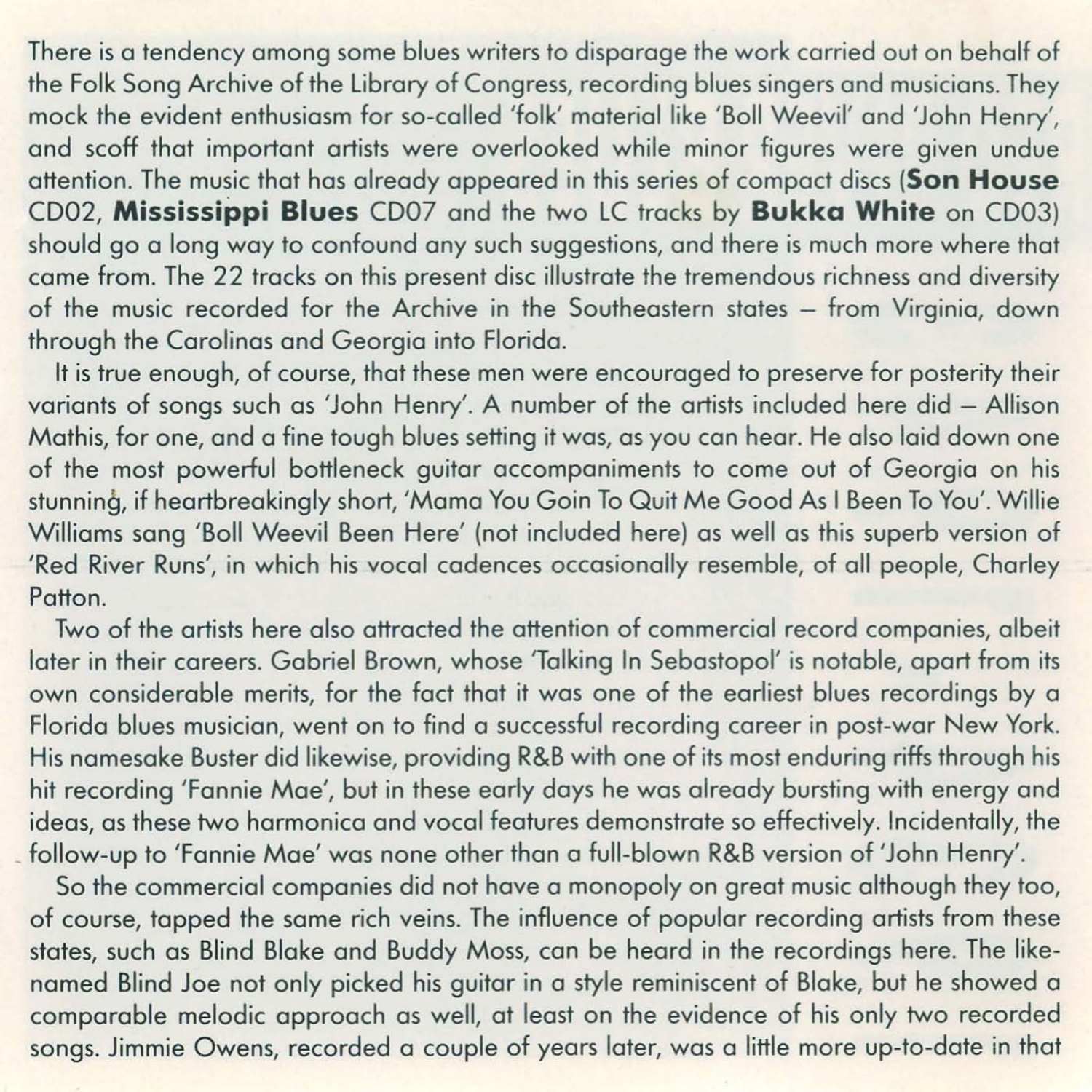his one performance here is reminiscent of the work of Buddy Moss, who had succeeded Blake as the Southeast's mast influential recording artist in the early '30s. Owens had his own cards to play as well; his voice has a distinctive and very attractive vibrato, and one can only regret that he did not record a great deal more.

While some of the artists included here show that they probably learnt at least some of their music from records, many of the others betray few such signs, and we must conclude that what we are hearing is some individual mix of personal creativity and local tradition. Reece Crenshaw's 'Trouble', for example, is recognisably Southeastern in sound, but it is also a superb demonstration of the artist's own considerable invention and skills as a guitarist. The same could be said of many others of these performances: Jimmie Strothers's superb sixminute 'Goin' To Richmond', probably largely extemporised around its basic theme, Sonny Chestain's idiosyncratic but fascinating working of the standard blues theme 'Poor Boy' and J. Wilson's 'Barrel House Blues', whose burst of walking boogie bass was by no means a commonplace figure among guitarists at this early date. The musicians chose a wide range of different idioms for their self-expression, from Willy Flowers's haunting levee camp holler, through Gus Gibson's frantic train imitation to Robert Davis's lovely, relaxed instrumental dance tune. James Sneed's Washboard Band's piece, despite its title, is closer to the white country music of the period than to ragtime, and it is difficult to pigeon-hole the music of the Smith Band, with its unlikely but somehow most effective combination of a hearty kazoo and a gentle, reflective mandolin. Booker T. Sapps and his companions, though, play hard-driving country blues.

Much of the music on this disc was discovered on field trips by John A. Lomax, his son Alan, Mary Elizabeth Barnicle and the black writer and folklorist Zora Neale Thurston; the rest was recorded at competitions held during an annual festival at Fort Valley State College, by John Work, Willis James and Lewis Jones. The listener can make up his or her own mind as to whether it is true that these people were, as one writer has said of the Library Of Congress folklorists: "gathering rather dull renditions of the Southern folk song tradition". I am sure that most will agree that there is no argument.

RAY TEMPLETON

## **Further reading**

Bruce Bastin, *Red River Blues: the blues tradition in the Southeast.* University of Illinois Press, 1986, ISBN 0252 01213 5 (USA); Macmillian, 1986, ISBN 0 333 43661 X (UK).